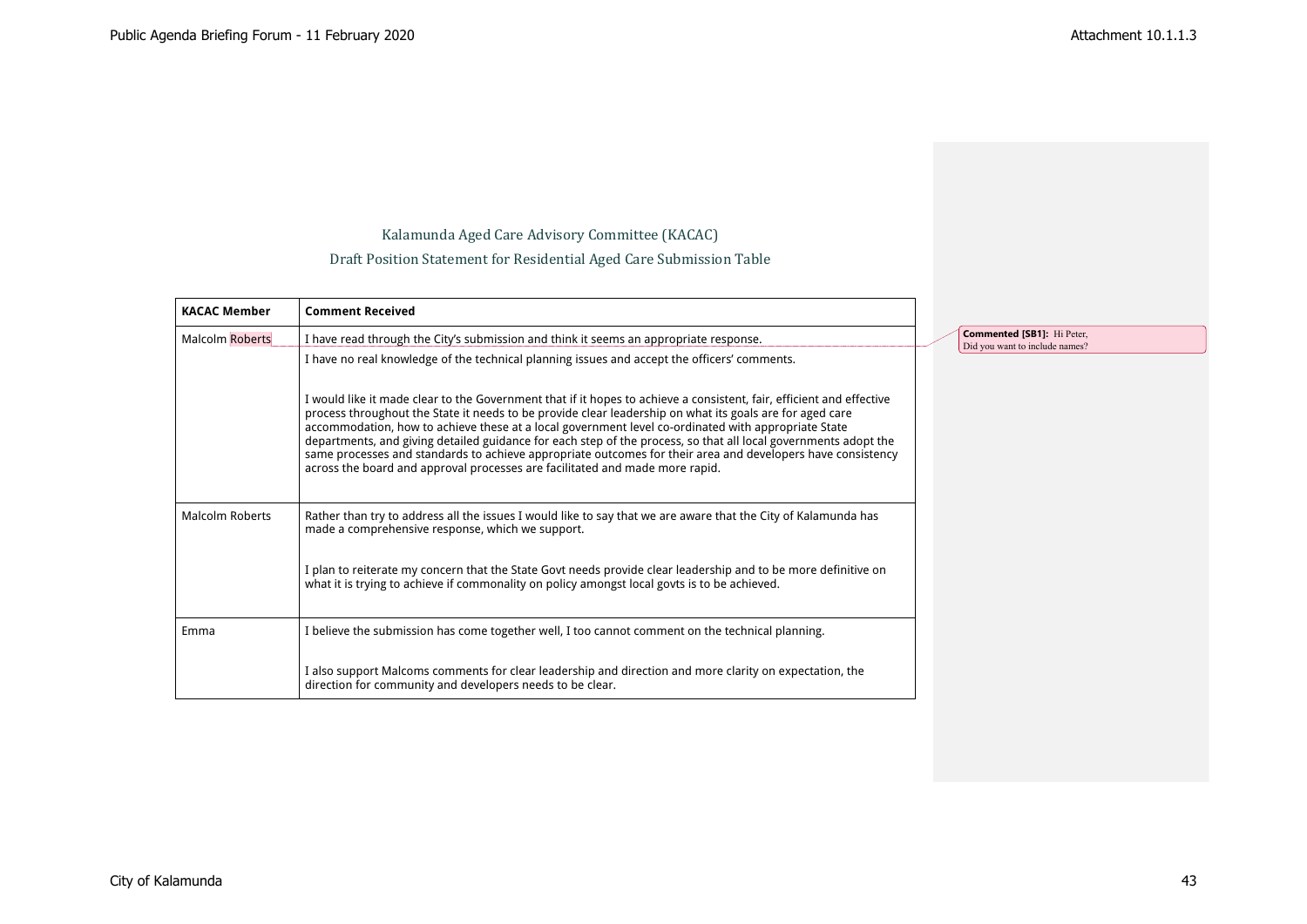|           | I believe there would be a number of learnings from the current bush fire disaster on the east coast in regard to<br>the risk in zoning support services in environments with only single access points.                                                                                                                                                                                                                                                                    |
|-----------|-----------------------------------------------------------------------------------------------------------------------------------------------------------------------------------------------------------------------------------------------------------------------------------------------------------------------------------------------------------------------------------------------------------------------------------------------------------------------------|
| Ray Maher | Some brief comments on the submission:                                                                                                                                                                                                                                                                                                                                                                                                                                      |
|           | 1. Overall I am in support of the City's views as expressed.                                                                                                                                                                                                                                                                                                                                                                                                                |
|           | 2. A few comments:                                                                                                                                                                                                                                                                                                                                                                                                                                                          |
|           | a. I agree that the definitions are fine, and the focus on a strategic approach is essential                                                                                                                                                                                                                                                                                                                                                                                |
|           | b. I think we need to see if this "new approach" will in fact "fast track" approval and developments, and<br>wherever possible support efforts to do this (even if it might mean a disregard for current policy and<br>practice).                                                                                                                                                                                                                                           |
|           | c. As indicated I believe there is a need to more fully explore the large number of emerging new<br>approaches to aged care and aged accommodation- especially joint use, community access and shared<br>resourcing. These new options are the future and should form the basis of any new activity. It is crucial<br>that the initiatives being pursued by aged care providers are supported and included in any new<br>guidelines or policies - local, State and Federal. |
|           | d. I agree that there are a number of special conditions that may apply to rural and remote communities<br>but also that these should not be the drivers of this wider approach. Many small communities, by<br>effectively harnessing the resources, skills and concerns of their population, are able to very effectively<br>engage in positive and cost effective aged care accommodation and services - e.g Kulin.                                                       |
|           | e. I am not very supportive of private-public projects as they often throw up unforeseen complications and<br>future limitations on service provision - and are often ultimately expensive. I believe they should be<br>discouraged.                                                                                                                                                                                                                                        |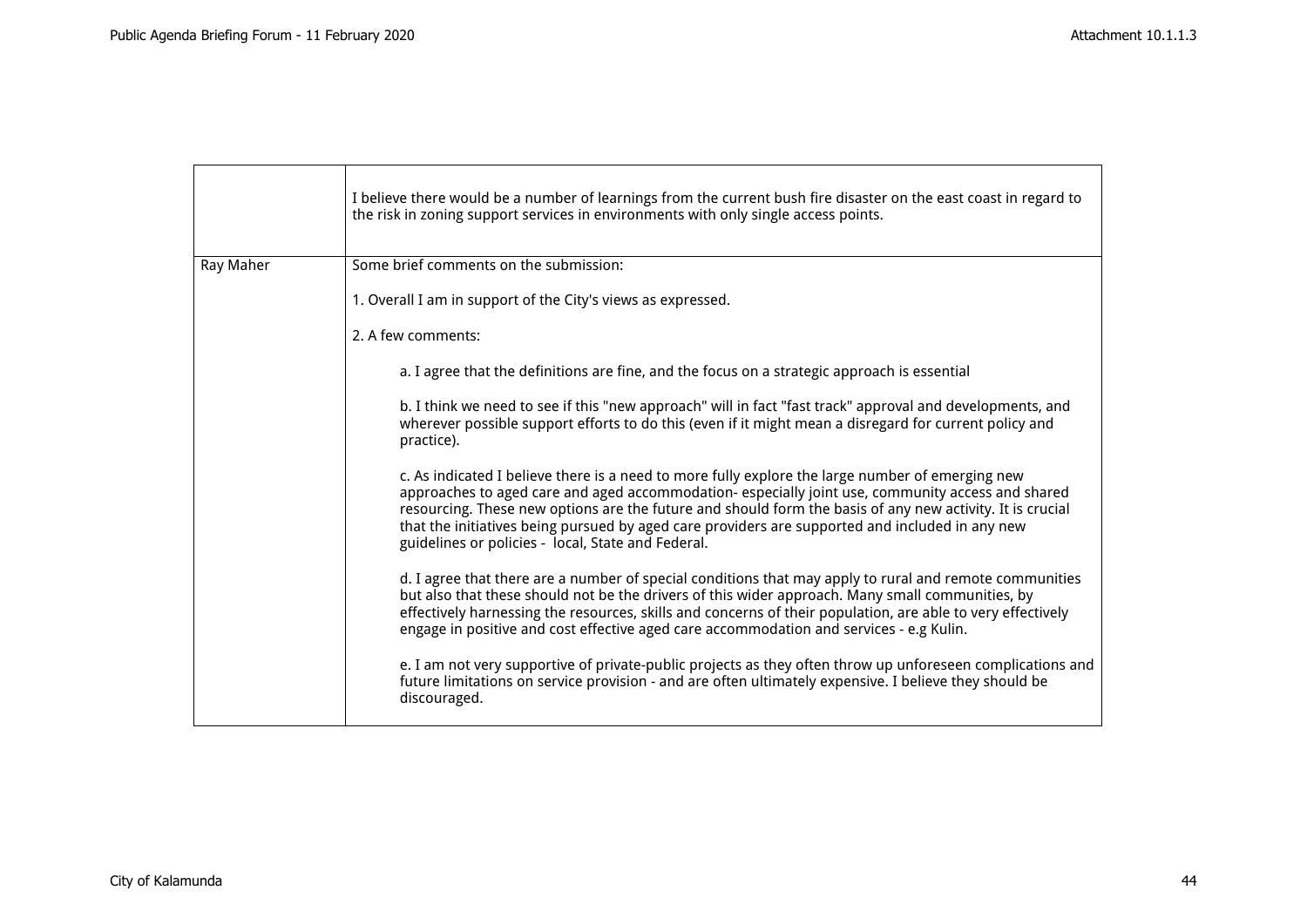|                 | Thank you for the opportunity to have some input into the City's response.                                                                                                                                                                                                                                                                                                                                                                                               |                                |                 |                     |                                                       |                                    |                                |  |
|-----------------|--------------------------------------------------------------------------------------------------------------------------------------------------------------------------------------------------------------------------------------------------------------------------------------------------------------------------------------------------------------------------------------------------------------------------------------------------------------------------|--------------------------------|-----------------|---------------------|-------------------------------------------------------|------------------------------------|--------------------------------|--|
| <b>Bev Love</b> | Thanks to all involved in developing the City's response to the Draft Position Statement.<br>The City's response where it states that the draft policy could consider examples of where aged care has worked<br>well - and concludes it does not address the looming problem etc - could that go in a more prominent position? Is<br>it worth adding "evidence based innovative ways" etc? At the moment it's the section after Colliers international<br>advice (pg 9). |                                |                 |                     |                                                       |                                    |                                |  |
| Mal             |                                                                                                                                                                                                                                                                                                                                                                                                                                                                          |                                |                 |                     |                                                       |                                    |                                |  |
|                 | <b>Name</b>                                                                                                                                                                                                                                                                                                                                                                                                                                                              | <b>Address</b>                 | <b>Owner</b>    | <b>Beds</b><br>2017 | <b>New</b><br><b>ACAR</b><br><b>beds</b><br>allocated | <b>Expected</b><br><b>Delivery</b> | <b>Beds</b><br><b>Expected</b> |  |
|                 | Sunshine<br>Park                                                                                                                                                                                                                                                                                                                                                                                                                                                         | <b>Brady Road</b><br>Lesmurdie | Baptistcare     | 36                  |                                                       |                                    | 36                             |  |
|                 | Parry House                                                                                                                                                                                                                                                                                                                                                                                                                                                              | Warlingham Drive<br>Lesmurdie  | Amana living    | 40                  | 60                                                    | 2020                               | 90                             |  |
|                 | Villa Maria                                                                                                                                                                                                                                                                                                                                                                                                                                                              | Lesmurdie Road<br>Lesmurdie    | Mercy health    | 36                  | 90                                                    | 2020                               | 122                            |  |
|                 | Valencia<br><b>Nursing</b><br>Home                                                                                                                                                                                                                                                                                                                                                                                                                                       | Valencia Road<br>Carmel        | Roshana Pty Ltd | 66                  | 60                                                    | 2019                               | 120                            |  |
|                 | Donavan<br>Village                                                                                                                                                                                                                                                                                                                                                                                                                                                       | Lewis Road<br>Forrestfield     | Southern Cross  | 65                  |                                                       |                                    | 50                             |  |